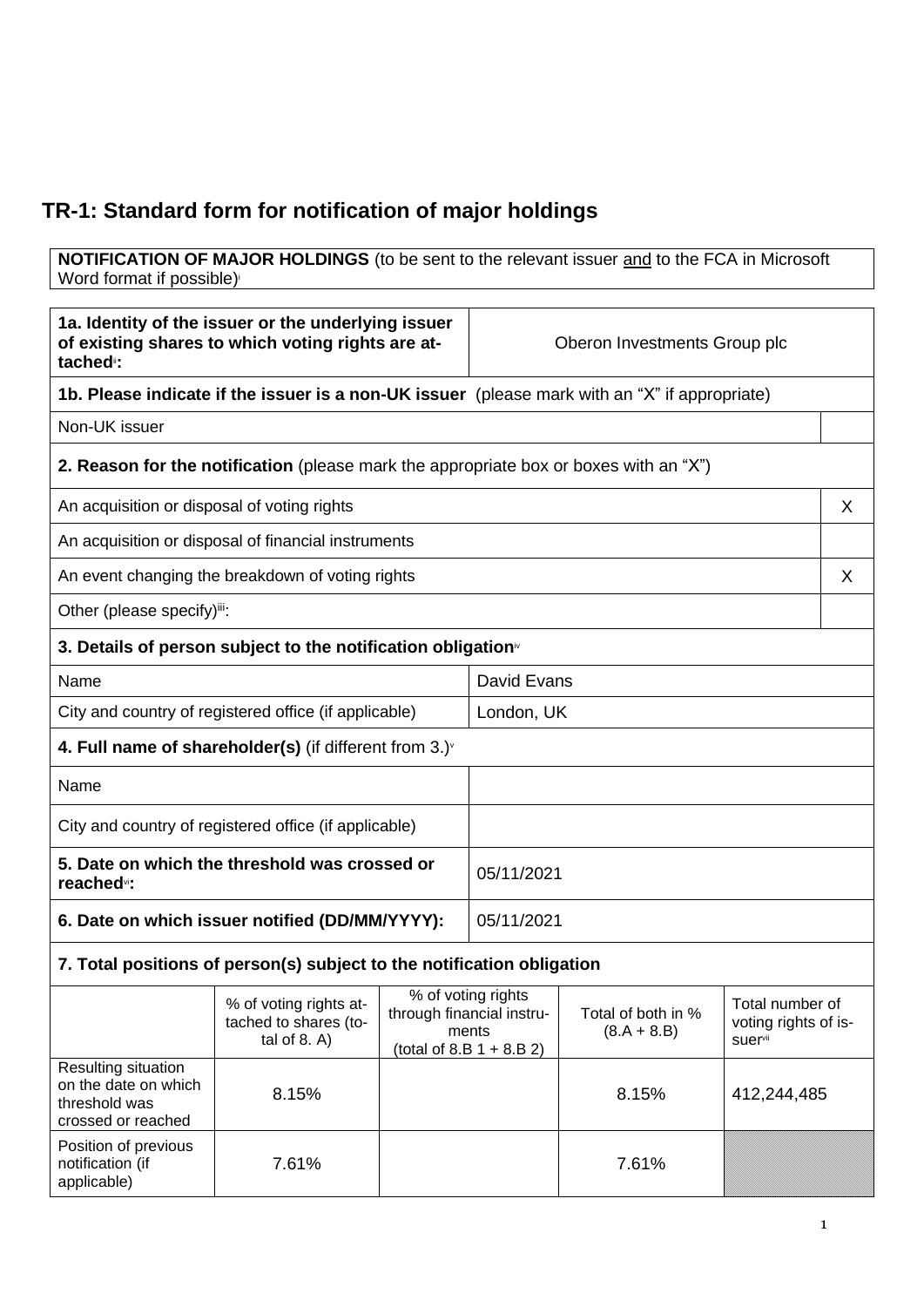## **8. Notified details of the resulting situation on the date on which the threshold was crossed or reached**viii

## **A: Voting rights attached to shares**

| Class/type of<br>shares<br>ISIN code (if possible) | Number of voting rightsix                                     |                                                                       | % of voting rights                                            |                                                                       |
|----------------------------------------------------|---------------------------------------------------------------|-----------------------------------------------------------------------|---------------------------------------------------------------|-----------------------------------------------------------------------|
|                                                    | <b>Direct</b><br>(Art 9 of Directive<br>2004/109/EC) (DTR5.1) | <b>Indirect</b><br>(Art 10 of Directive<br>2004/109/EC)<br>(DTR5.2.1) | <b>Direct</b><br>(Art 9 of Directive<br>2004/109/EC) (DTR5.1) | <b>Indirect</b><br>(Art 10 of Directive<br>2004/109/EC)<br>(DTR5.2.1) |
| GB00BDZRYX75                                       | 33,585,927                                                    |                                                                       | 8.15%                                                         |                                                                       |
|                                                    |                                                               |                                                                       |                                                               |                                                                       |
|                                                    |                                                               |                                                                       |                                                               |                                                                       |
| <b>SUBTOTAL 8. A</b>                               | 33,585,927                                                    |                                                                       | 8.15%                                                         |                                                                       |

| B 1: Financial Instruments according to Art. 13(1)(a) of Directive 2004/109/EC (DTR5.3.1.1 (a)) |                                                        |                                         |                                                                                                        |                    |
|-------------------------------------------------------------------------------------------------|--------------------------------------------------------|-----------------------------------------|--------------------------------------------------------------------------------------------------------|--------------------|
| Type of financial in-<br>strument                                                               | <b>Expiration</b><br>$date^{\scriptscriptstyle\times}$ | Exercise/<br><b>Conversion Periodxi</b> | <b>Number of voting rights</b><br>that may be acquired if<br>the instrument is<br>exercised/converted. | % of voting rights |
|                                                                                                 |                                                        |                                         |                                                                                                        |                    |
|                                                                                                 |                                                        |                                         |                                                                                                        |                    |
|                                                                                                 |                                                        |                                         |                                                                                                        |                    |
|                                                                                                 |                                                        | <b>SUBTOTAL 8. B 1</b>                  |                                                                                                        |                    |

| B 2: Financial Instruments with similar economic effect according to Art. 13(1)(b) of Directive<br>2004/109/EC (DTR5.3.1.1 (b)) |                               |                                               |                                                     |                            |                    |
|---------------------------------------------------------------------------------------------------------------------------------|-------------------------------|-----------------------------------------------|-----------------------------------------------------|----------------------------|--------------------|
| <b>Type of financial</b><br>instrument                                                                                          | <b>Expiration</b><br>$date^x$ | Exercise/<br><b>Conversion Pe-</b><br>riod xi | <b>Physical or</b><br>cash<br><b>settlement</b> xii | Number of<br>voting rights | % of voting rights |
|                                                                                                                                 |                               |                                               |                                                     |                            |                    |
|                                                                                                                                 |                               |                                               |                                                     |                            |                    |
|                                                                                                                                 |                               |                                               |                                                     |                            |                    |
|                                                                                                                                 |                               |                                               | <b>SUBTOTAL</b><br>8.B.2                            |                            |                    |